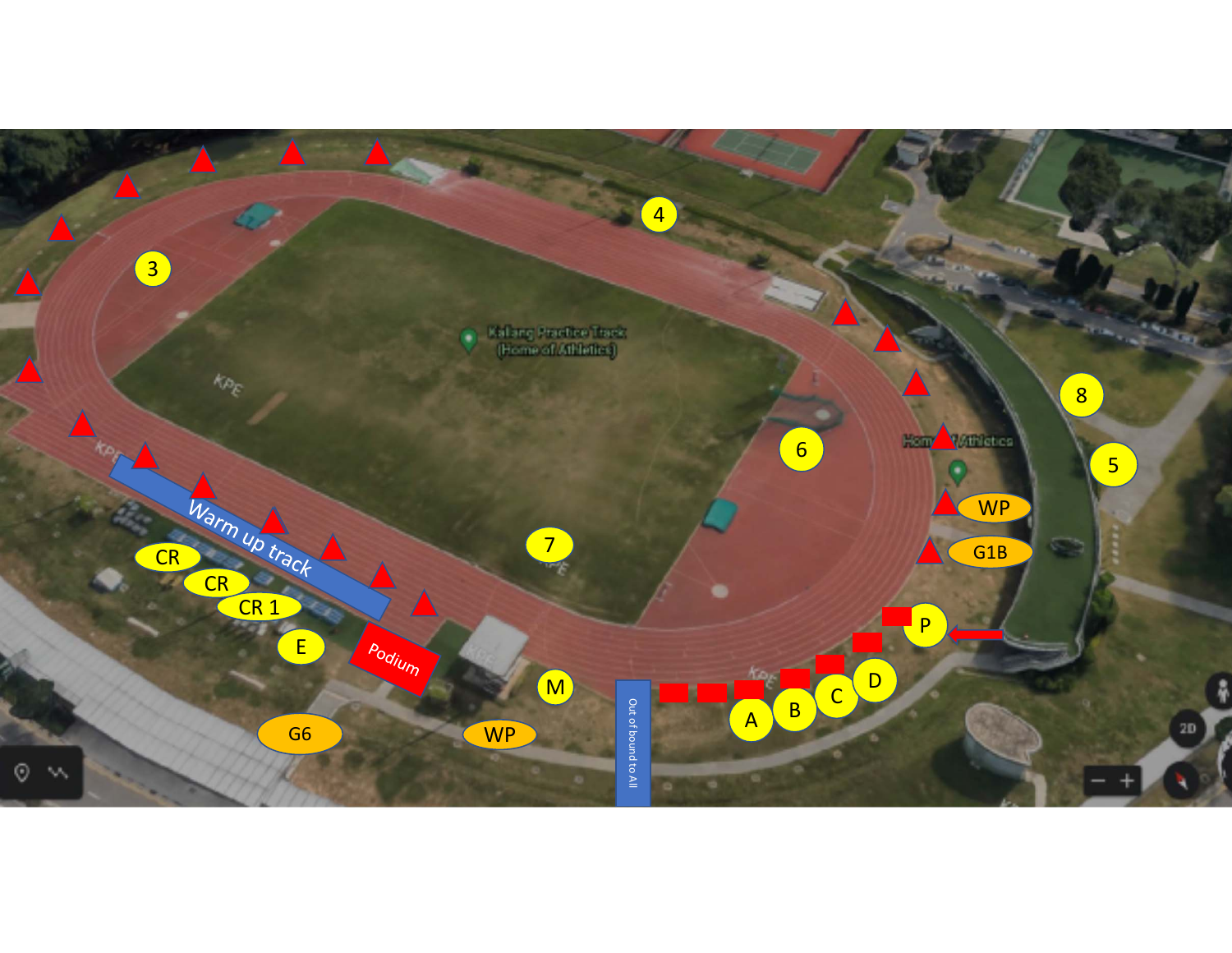- **M – Medics (1 tent, 4 tables, 6 chairs, 1 light and 1 fan)**
- **CR – Call room (2 tent, 2 fan)**
- **G6 – enter and exit for athletes**
- **CR 1 – Callroom (1 tent, 4 tables, 5 chairs, 1 light, 1 fan)**
- **G 1B – enter and exit for Team Manager, Coaches, Media, supporters**
- **3 – PV, JT, SP (1 tent, 15 chairs)**
- **4 – LJ/ TJ (1 tent, 1 table, 5 chairs)**
- **5 – Registration (1 tent, 2 tables, 4 chairs, 1 light, 1 fan)**
- **6 – HJ,DT (1 tent, 15 chairs)**
- **7 – Finishing Judges (1 tent, 2 tables, 10 chairs)**
- **8 – TIC (1 tent, 2 tables, 4 chairs, 1 light, 1 fan, 13amp powerpoint)**
- **A – IND (1 tent, Platform, 2 fan, 4 side canvas)**
- **B – MAS 1 tent, Platform, 2 fan, 4 side canvas)**
- **C– PHI (1 tent, Platform, 2 fan, 4 side canvas)**
- **D – SGP (1 tent, Platform, 2 fan, 4 side canvas)**
- **E – Heptathlon rest tent (pocari tent)**
- **WP – Water Point**
- **P – Photo Booth (1 tent, Platform, 2 tables, 1 fan, 13amp powerpoint)**
- **‐ Cones A board Out of bound to All** 
	-

Out of bound to All

**\*table all with red skirting**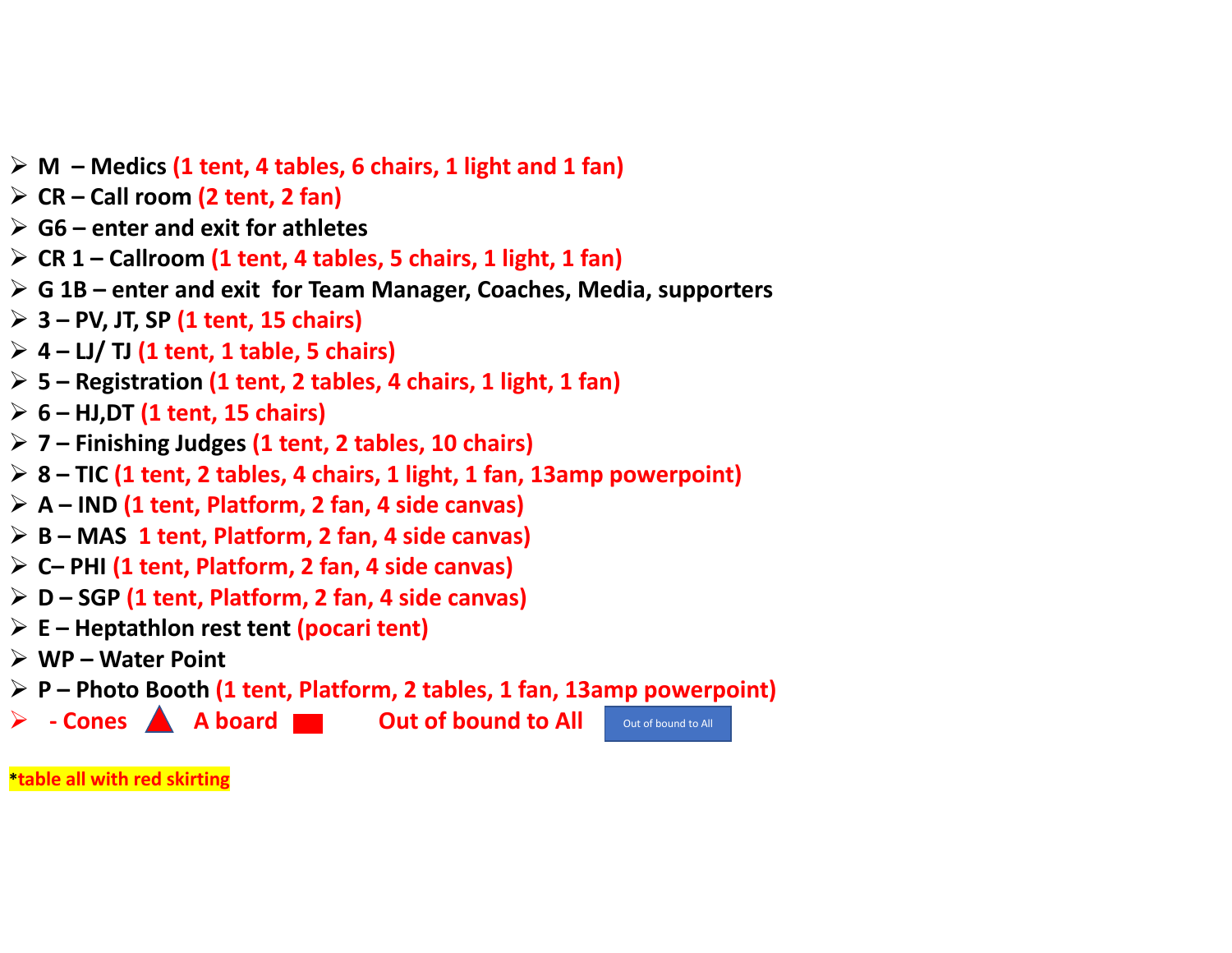$\blacktriangleright$  Tent – 14 **Tent with roller – 2 Table with red skirting – 20 Chairs – 120**  $\blacktriangleright$  Light – 5  $\blacktriangleright$ Fan – 10 **13amp Powerpoint – 2 Platform – 1 Stones weight 100kg – 4 Stones weight 50kg ‐ 6**

**\*table all with red skirting**